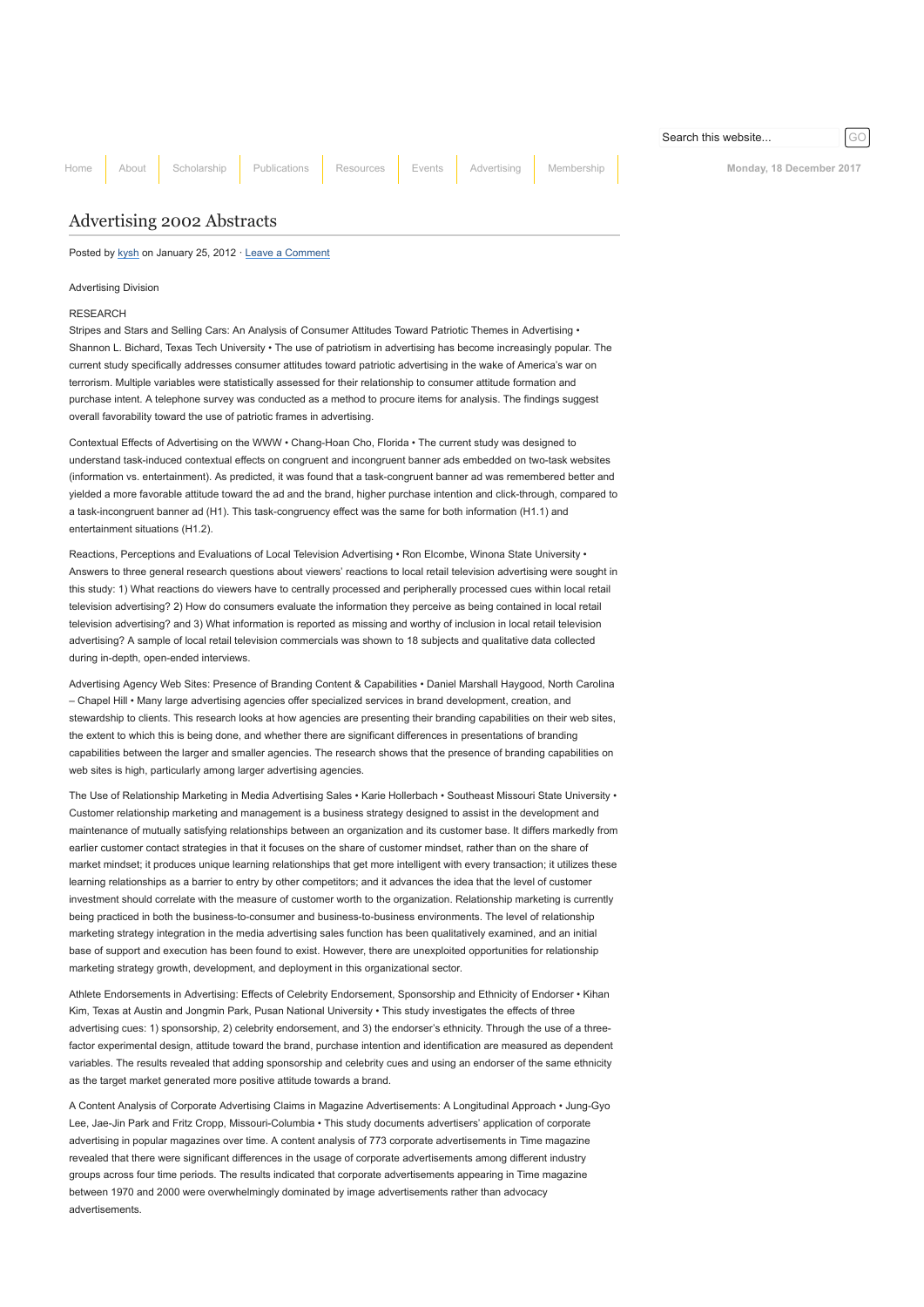Business and Communication Programs' Contribution to Advertising Education and Research: A Comparison • Tientsung Lee, Washington State University • The measurement of individual scholars' productivity is a popular topic in all academic disciplines. Two recent influential studies on advertising researchers compare individual researchers' employment backgrounds and publications in three leading research journals in advertising. They concluded that business professors produced more publications than communication educators. The present research expands the scope and examines three areas related to advertising education: whether business or communication scholars train more future advertising practitioners and publish more research articles, and whether business or communication students are more likely to win advertising competitions.

The Effects of Physical and Social Outcomes in Print Ads on Brand Attitude and Purchase Intention • Yulian Li, Minnesota • This experimental study, consists of two experiments on two different products, investigates the effects of vicariously experienced outcomes on consumers' attitude toward brand and purchase intention. Applying the cardinal rule of operant conditioning that human behaviors are largely controlled by outcomes, this study finds that physical outcome is reliably effective changing subjects' brand attitude and purchase intention. However, in certain product categories, social outcome is more influential.

Perception Theory and Interactive Advertising Brand Web Sites: Perceived versus Technical Interactivity • Wendy Macias, Georgia • This study explored the application of perceptual theory to interactive advertising brand Web sites to better understand how interactivity should be defined (technical versus perceived). Results indicate that there is a substantial difference in attitudinal responses depending on the definition of interactivity. Definitions of perceived interactivity more clearly showed attitudinal responses to high versus low interactivity Web sites, thus supporting the concept of perceived interactivity. Results also indicate a very important point — interactivity dramatically influenced persuasion.

Black Women's Portrayals In Women's Magazine Advertisements: The Decade Of The 1990s • Teresa Mastin, Alison Coe, Sheri Hamilton and Sheila Tarr, Middle Tennessee State • Advertisements operate as socialization forces in mainstream society. Therefore, Black women's portrayals in women's magazine advertisements were examined in an effort to determine how their media portrayals may influence their acceptance in society and their acceptance of themselves. This study examined Black women's portrayals in several women's magazines — Essence, Ladies Home Journal, and Working Woman during the last decade of the 1990s. Results indicate women's magazine advertisements send forth more exclusive than inclusive messages regarding Black women.

The Message and the Mindset: Effects of Structural and Perceptual Factors on Attitude Toward the Web Site • Sally J. McMillan, Jang-Sun Hwang and Guiohk Lee, Tennessee • This study examined effects of structural and perceptual variables on attitude toward Web sites. Consumers reviewed four sites that had varying feature levels and differing creative strategies. Data were collected about attitude, involvement, and perceived interactivity from 311 respondents. In general, perceptual variables predicted attitude better than structural variables. In particular, involvement with the subject of a site and the sub-dimension of perceived interactivity that measured level of engagement were the best predictors of attitude.

The Integration of Account Planning in U.S. Advertising Agencies • Margaret Morrison, Tim Christy and Eric Haley, Tennessee • This article reports the results of a national survey of account planners that focuses on how account planning is integrated into U.S. advertising agencies. Findings indicate that account planning is more integrated into advertising related aspects of communications campaigns and is less than successfully integrated for areas such as the development of media, sales promotion and public relations strategies. The implications of the study are then discussed.

Is Culture Going Global? A Comparison of South Korean and U.S. Newspaper Ads in the New Millennium • Hye-Jin Paek, Michelle R. Nelson and Douglas M. McLeod, Wisconsin-Madison • This study content analyzed U.S and South Korean newspaper advertisements for the year 2000 to investigate whether previous findings about cultural differences manifested in Eastern and Western ads are still valid. While communication styles were found to be different and localized, it appears that cultural values of individualism/collectivism reflected in Eastern and Western ads might be less distinct and globalized. Findings are discussed in terms of theoretical, methodological and socio-economic considerations, along with globalization/localization implication.

The Geography of Cross-National Research in Advertising, 1990-2001 • Yorgo Pasadeos and Ignatius Fosu, Alabama • NO ABSTRACT

Anti-Drinking and Driving PSAs: Persuasive Appeals and Images • Kasie Mitchell Roberson, Purdue University and Roger C. Saathoff, Texas Tech University • Television public service announcements have been key in creating awareness for prevention of alcohol-impaired. This study analyzed behavioral influence strategies and images in PSAs. The most frequent appeals were informative/ educational, empathy, fear and social modeling. While one might think that an expert would be an ideal choice in educating the audience about the issue of drinking and driving, spokespersons were the images found most often.

Negativity Effect or Message Sidedness Effect? Which Explains the Effects of Online Customer Reviews? • Shelly Rodgers and Mira Lee, Minnesota • The purpose of this research was to examine the effects of online customer reviews in light of two competing theories of persuasion – negativity effect and message sidedness effect – to determine which theory best explains this new phenomenon. This was accomplished with a two-factor, between-subjects experimental study. The independent variables were customer review type and monitoring process, and the dependent variables were corporate credibility, belief strength of positively reviewed attributes, attitude toward the brand and purchase intent.

Prescription Drug Advertising: The Effectiveness of Pitching Directlyt to Consumers • Subir Sengupta, Marist College • This study examined the attitude of consumers toward prescription drug advertising (PDA), and effectiveness of PDA. Telephone survey of 877 adults showed that most consumers are exposed to PDA, and are able to recall specific brands of prescription drugs they had seen advertised. Consumers appear to have a positive attitude toward PDA, and they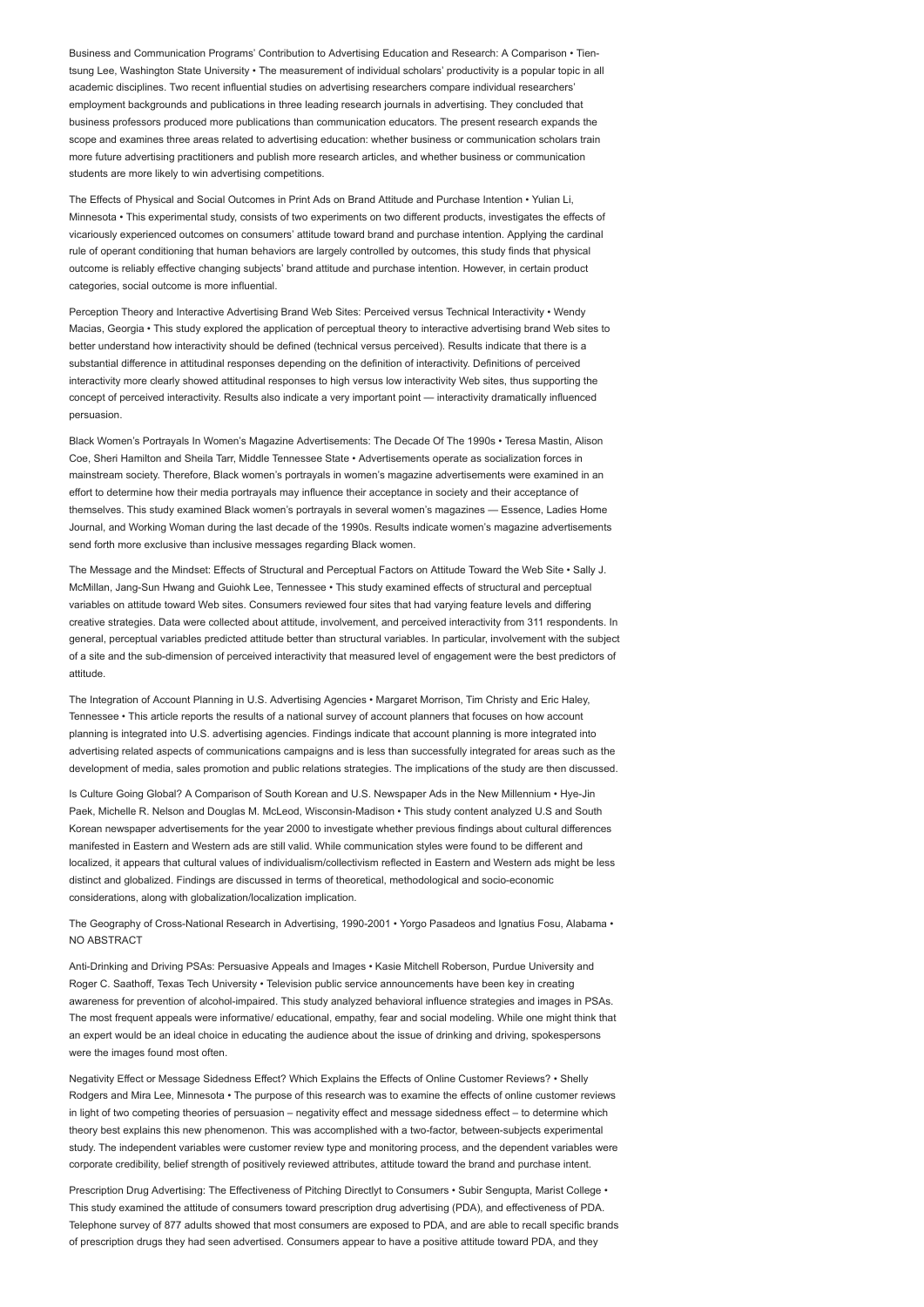frequently request their physicians for specific brands of prescription drugs. When requests are made, the physicians honor them in most cases.

Chronic Accessibility and Individual Cognitions: Examining the Effect of Message Frames in Political Advertisements • Fuyuan Shen, Penn State University • This study examines the effect of media framing on voter cognitions, and how such effect can be moderated by voters' chronically accessible schemas. Participants in an experiment were exposed to political ads that have been systemically framed as either issue oriented or character oriented. Results indicated that while message frames could indeed prime audiences and alter the criteria they used in political evaluations. These effects, however, varied among those with different political schemas.

We Like It, We're Going That Way, But Who's at the Wheel?: An Exploratory Study of Integrated Marketing Communication • William N. Swain, Louisiana at Lafayette • The literature on integrated marketing communication (IMC) in the latter half of the 1990s offers evidence that a debate over the definition, acceptance, and leadership of the IMC remains unresolved. A survey was conducted to investigate perceptions of who should assume the leadership role in planning and implementing IMC, and whether there is consensus on those factors among samples of six groups with ties to marketing communication: advertising agency executives, public relations agency executives, corporate marketing executives, corporate public relations executives, advertising and marketing academics, and public relations academics.

The Effects of Third-Party Endorsements on Online Purchasing • Alex Wang, Texas at Austin • Do consumers process the third-party endorsement differently when it is presented in the form of news clip versus customer testimonial? This study investigated how consumers make their purchase decisions by integrating and examining two types of third-party endorsements, customer testimonial and news clip. The laboratory experiment tested several hypotheses on the determinants of a consumer's purchase intention. The findings suggested that consumers evaluated the third-party endorsements by focusing on the believability and trust toward the news clip and customer testimonial to draw conclusion of their purchase intentions.

Use of Interactive Entertainment in Commercial Web Sites • Seounmi Youn and Heather Larson, North Dakota • Although marketers have incorporated interactive content into their web site as promotional tools, little academic research has been conducted on how marketers use these promotional tactics on the Internet. Using content analysis, this study examined how the top 100 megabrands utilize advergames, sweepstakes, and contests, and analyzed whether or not the use of online promotional tactics vary by product categories.

Effects of Advertising Images on Social Comparison: Do Societies Matter? • Shuhua Zhou, Peiqin Zhou and Fei Xue, Alabama • This paper investigated the effects of advertising images on social comparison variables. Participants from US and China took part in the three-group experiment. Affordable products and unaffordable products, as well as control images, were presented to participants. Subjects' self-esteem and life-satisfaction were measured using a battery of scales. Results indicated affordable product images did not affect any dependent variables. However, exposure to unaffordable products produced mixed results.

## SPECIAL TOPICS

Subversive Tactics in Early Nike Women's Advertising • Jean Grow von Dorn, Marquette University • This analysis of early Nike women's advertising suggests that the everyday lives of the creatives who worked on this account dramatically influenced the work produced. The author employed in-depth interviews with textual analysis. This study suggests that the creatives, through subversive tactics, challenged the gender bound paradigms that exist in advertising. Further, the author argues that their subversive reactions were driven by past experiences, as well as by their experiences while working on the Nike account.

Readers' Perspective on Advertising's Influence in Women's Magazines: Thought on Two Common Practices • Eric Haley, Tennessee and Anne Cunningham, Louisiana State University • This study explores how consumers react to advertisers' attempts to influence editorial content of media. Two practices are explored: complementary editorial (magazines giving editorial mentions to advertisers' products or services) and attempts at content censorship. Specifically, the study looks at how women readers of women's magazines make sense of the two aforementioned practices. Findings indicate that women feel that editorial mentions of advertisers' products and services can be useful.

A Critical Application of Hofstede's Masculinity/Femininity Continuum to the Gender Role Study: A Cross-cultural Comparison of Gender Portrayal in TV Commercials • Jongbae Hong, Southern Illinois University-Carbondale and Jaejin Lee, Hanyang University • This crosscultural advertising study compared gender role portrayals between Korean and U.S. TV commercials by analyzing a total of 2545 TV commercials including 5037 characters. Based on Hofstede's masculinity/femininity intercultural value dimension and the interconnection of gender, culture, and media, gender role portrayals in two countries' TV commercials were compared in terms of six categories such as frequencies, roles, settings, product types, relationships, and occupations.

Unpaid Advertising: A Case of Wilson the Volleyball in Cast Away • Michael L. Maynard and Megan Scala, Temple University • This study explores how Wilson the Volleyball's non-purposive placement in Cast Away ironically resulted in a profitable advertising buy. After briefly discussing product placement in films, and how Wilson's case is radically different, a cost efficiency calculus of how much advertising dollars were saved is offered. The effect of the unpaid placement is considered from the Elaboration Likelihood Model (ELM), leading to a qualitative analysis of the effect of Wilson's exposure.

PF&R Advertising in the Islamic World: The Portrayal of Women in Egyptian Television Commercials • Jami A. Fullerton and Azza Ahmad, Oklahoma State University • This study examines the portrayal of men and women in Egyptian television commercials and provides insight about advertising content in the Islamic world. It attempts to examine how the content of Egyptian television commercials reflect Egyptian culture and compares the findings to content studies from the U.S. and other countries. A pool of 306 commercials and 337 primary characters were examined from 18 hours of Egyptian prime time programming.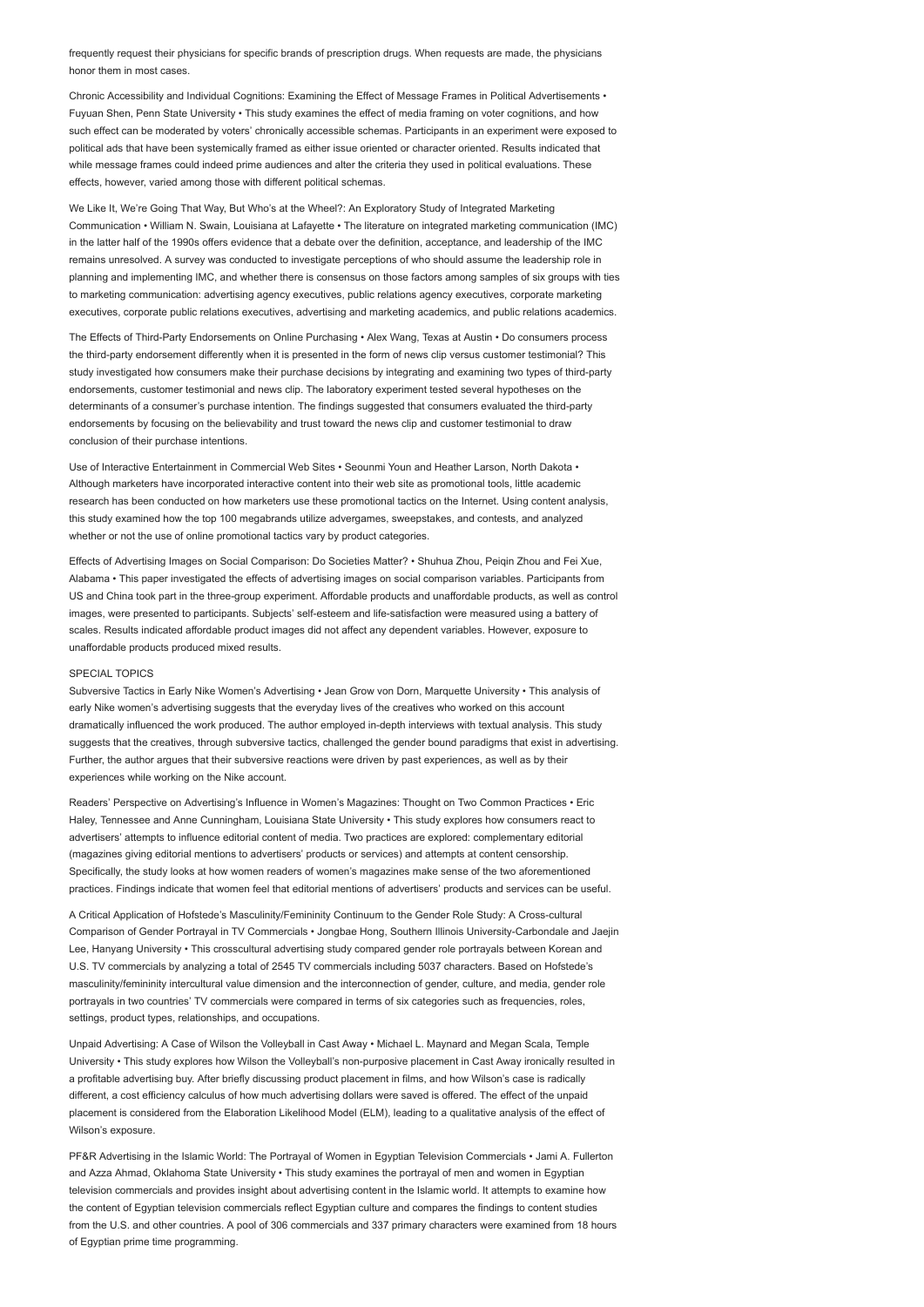Longitudinal Content Analysis of Gender Imprints Left by Primetime Network Television Commercials: How Advertisers Portray The Gender of their Prospects • Dennis J. Ganahl and Kwangok Kim, Southern Illinois University • Advertisers must target their commercials to their prospects, which means the prospects must be able to see how the products fit into their lives. This research was designed to see how advertisers use gender images to target their prospects. This research was designed as a 3-year longitudinal study of prime time commercials for the same major networks during the same time period each year to insure comparable samplings and reliable coding.

Advertising and the First Amendment: The Central Hudson Analysis and the Impact of Lorillard Tobacco Co. v. Reilly • Michael Hoefges, Tennessee • Since 1980, the Supreme Court has used a complex form of intermediate constitutional scrutiny – the Central Hudson analysis – as a litmus test for government regulations of commercial speech. In Lorillard Tobacco Co. v. Reilly (2001), the Court used this analysis for the first time to test the constitutionality of state restrictions on tobacco advertising. This paper reviews the Court's commercial speech doctrine through the Lorillard Tobacco decision and determines the legal impact of that case.

A Proper Prescription for Commercial Speech? A Study of the Food and Drug Administration Warning Letters Regulating Direct-to-Consumer Prescription Drug Advertising • Annisa Lee North Carolina-Chapel Hill • This paper explores the criteria the Food and Drug Administration (FDA) uses to regulate Direct-to-consumer prescription drug advertising. Analysis of 108 warning letters issued by the FDA to pharmaceutical companies shows signs of subjective, vague and immaterial regulations used to discontinue drug ads on a regular basis. Such evidence, demanding the need for more First Amendment protection for commercial speech, gives way to the purposeful expansive system of the FDA regulation.

## TEACHING

The Decision to Major in Advertising: Gender Differences and Other Factors • Jami A. Fullerton, Oklahoma State and Don Umphrey, Southern Methodist • This study surveyed 275 advertising majors from two southwestern universities to determine the factors influencing their selection of their major. Many of the students reported being attracted to advertising because of its creative aspects. Reflecting this, more than one-third of the students expressed a desire to work as art directors or graphic designers after graduation. When asked about sources of information about aspects of their advertising major, most frequently cited were television, movies and ads in the media.

E-Business in the Marketing Communication Curriculum: Integrate, Don't Isolate • Jim Pokrywczynski, Marquette • Although discussion of e-business in the curriculum usually has roots in the marketing or computer science areas, implications are also extensive for the communication industry and deserve some consideration. This paper outlines the influence that e-business has on communication areas like advertising and public relations, broadcasting and journalism. The paper posits the argument that changes in the curriculum should be integrated across most or all existing courses, rather that creating a rash of independent new courses to address this issue.

Multimedia for Mortals: Rationale, Resources, and Tips for Integrating Visuals, Audio, and Video into Lectures for Advertising Courses • James Hamilton, Georgia • Developments in desktop computing, digital encoding, digital delivery systems, and the integration of these with the practice of marketing and advertising have progressed to the point where producing multimedia presentations for courses in advertising is a practical possibility for people who have no other specialized, technical knowledge than a reasonable familiarity with using personal computers. This essay presents a rationale, resources, and tips for using multimedia presentations in advertising courses.

The Development of Distance Learning Courses: A Training Camp • Robyn Blakeman and Ralph Hanson, West Virginia • More colleges and universities across the country are implementing online distance learning courses as alternatives to traditional classroom instruction. Students who consider participating in online courses are as diverse as the courses themselves. Online courses must encourage student interaction and recognize and adapt to, individual student learning styles. This paper will examine how to develop an online course, retain student interest, develop course content as well as how to encourage interaction through these many venues.

## STUDENT PAPERS

Environmental Determinants of Foreign Entry Mode Choice of U. S. Based Transnational Advertising Agencies • Jaemin Jung, Florida • This paper investigated the impact of host country environmental factors on the entry mode choice of U.S. advertising agencies. The hypotheses were derived by using the theories on the determinants of foreign direct investment in the manufacturing firms and service industries. The three hypotheses depicted U. S. advertising agencies empirically tested and revealed significant results. Joint ventures are preferred to acquisitions when the cultural distance between the host country and the U.S. is more distant.

The Roles of Emotion and Cognition in Attitude Formation from a Product Trial Under Different Purchase Decision Involvement Conditions • JooYoung Kim and SungWook Shim, Florida • Affective and cognitive responses to a product trial are examined in an experiment containing four cells representing two product types (hedonic and functional) and two involvement situations (low and high purchase decision involvement). The stimulus products were a computer game and grammar-checking software, and one hundred twenty five college students were sampled for the experiment. The specific affective responses studied were pleasure, arousal, and dominance; product cognitions are represented as the expectancy value from the product attributes (sum of (product beliefs x attribute evaluations)).

Web Context Effects on Perceptions of Product Attributes • Jung-Gyo Lee, Missouri-Columbia • This research reports how product attributes primed by contextual Web pages affect consumers' judgments of products presented in subsequent Web pages in terms of product quality. It also looks at the moderating effects of individuals' own levels of product involvement on assimilation and contrast processes. As expected, extremity of the context and ambiguity of the target brand were found to exert significant influences on judgment of product information.

Truth in Advertising: Progressive Era Reform and the New Professionals • Robert A Rabe, Wisconsin- Madison • This paper examines changes generated in the advertising industry in the years between 1900 and 1914 to "clean up"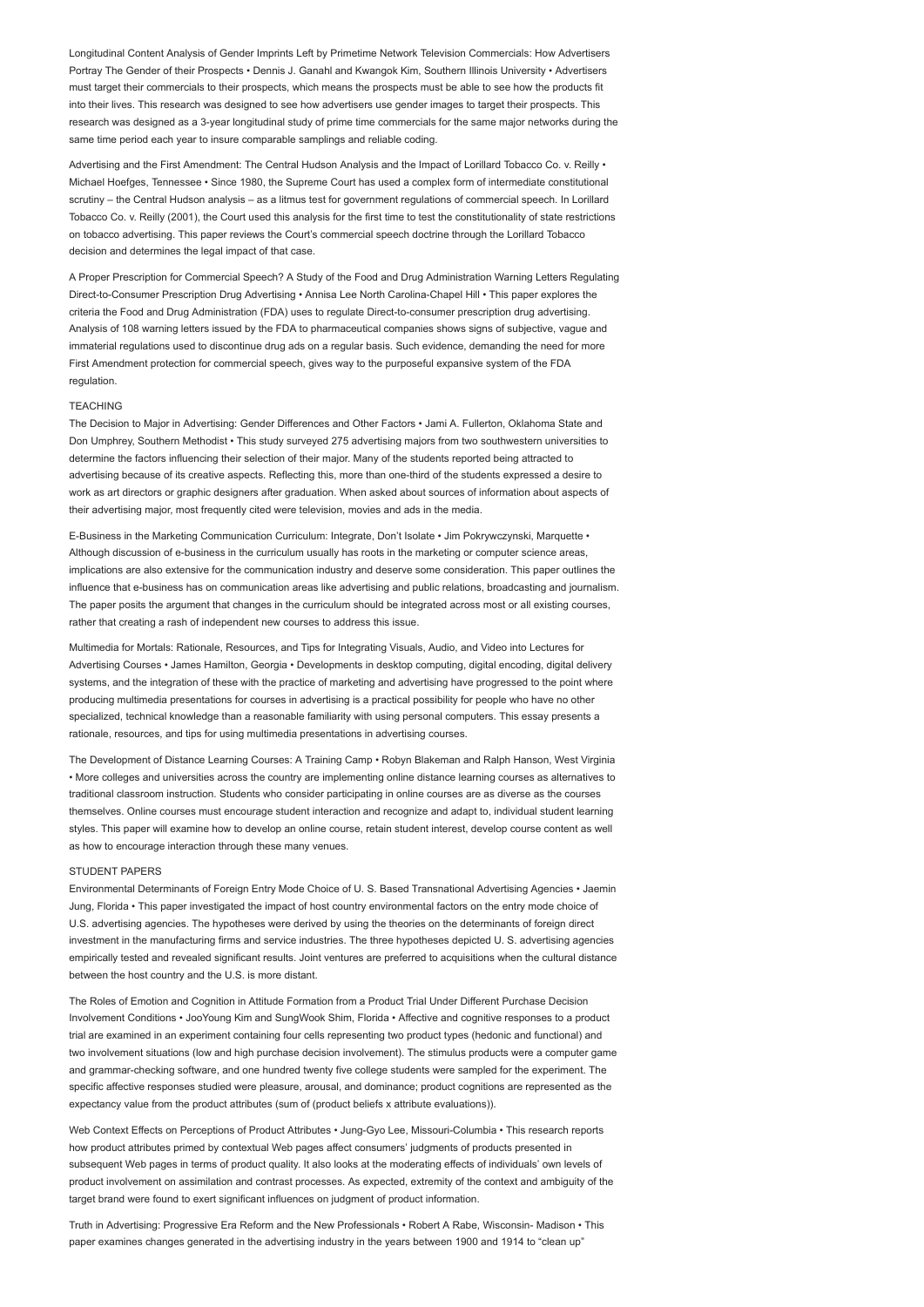advertising and establish the newly professional industry as "progressive." After discussing the historical interpretations of the progressive era and advertising history, it argues that, given an accurate interpretation of "progressive," these efforts should place the advertising reformers within the bounds of the larger progressive movement of the early 20th century.

Anti-smoking Advertisements: The Effects of Corporate Credibility on Ad Credibility • Jennifer A. Robinson, Angela M. Adema, Lucian Dinu, Ignatius Fosu, Alabama • This paper examined the relationship between corporate credibility and antismoking ad credibility when source identification occurs at the end of the ad. Cigarette companies were perceived as less credible than both nonprofit agencies and the government. After exposure to ads attributed to them, the cigarette companies' credibility increased. Source identification did not impact ad credibility. A model relating corporate (source) credibility, attitude toward the ad, ad credibility, and issue involvement was proposed and partially supported.

Website Structures And Audience Flow: A Network Approach • Dongyoung Sohn, Texas at Austin • What makes the Web a unique advertising medium? On which objective standards can we valuate each vehicle and compare it with others? Existing standards for audience measurement and vehicle valuation on the Web are heavily dependent on the traffic information of a separate site at a certain point or interval in time. As a result, the structures of interconnections between sites, which are unique to the Web, have not been carefully examined.

Materialism, Social Image and Self-Esteem in China: A Model of Advertising's Social Effects from the Perspective of Social Comparison Theory • Peigin Zhou, Alabama • The exploratory study tested the model examining the social effects of advertising in China from the perspective of social comparison theory. The study was designed within a broader context including materialism, global attitude toward advertising, self-esteem and life-satisfaction. The study found that using advertising images as the social standard improves self-esteem of Chinese college students, which is opposite of most previous research. It was argued that future-orientation employed by Chinese college students may help to understand the striking findings.

# [<< 2002 Abstracts](http://www.aejmc.com/home/2011/03/2002-abstracts/)

Filed under [Uncategorized](http://www.aejmc.org/home/category/uncategorized/) · Tagged with

# [Advertising 2006 Abstracts](http://www.aejmc.org/home/2012/01/adv-2006-abstracts/)

Posted by [kysh](http://www.aejmc.org/home/author/kyshiab/) on January 17, 2012 · [Leave a Comment](http://www.aejmc.org/home/2012/01/adv-2006-abstracts/#respond)

#### Advertising Division

#### Research

Effects of "Gender Role Orientation" on Perceived Role Offensiveness in Advertising: A Cross-cultural Study of Korea and U.S. • Daechun An, University of North Texas and Sang Hoon Kim, Inha University and Gul-Jin Jung, Kyung Buk National University • Employing Hofstede's gender role items as a new scale for female role orientation, this study examined cross-cultural differences in the female role orientation, the perception of female role offensiveness in advertising, and its consequences with Korean and American student samples.

Humor in Advertising and Audience Offense: An Exploratory Study • Fred K. Beard, University of Oklahoma • The use of humor in advertising has often been considered risky, partly due to its potential for causing offense. The findings of this study of consumer complaint adjudication reports, published by the Advertising Standards Authority of New Zealand, reveal that audience members are (1) more offended by inherently offensive themes than anything else, and (2) when an intentionally humorous advertisement offends, it is likely because it was a certain type of humor that frequently includes inherently offensive themes.

Real Women on Real Beauty: Perceptions of Attractiveness and Thinness in Dove's Campaign for Real Beauty • Kimberly L. Bissell and Amy Rask, University of Alabama and Ron Leone, Stonehill College • Using an experiment with college women at a university in the south, we used an image of a model from Dove's Campaign for Real Beauty with other lingerie and swimsuit models of varying shapes and sizes to test how or if the campaign's objective of teaching women that beauty comes in all shapes and sizes was at all successful in changing college women's beliefs about beauty and attractiveness in themselves and in other women.

Blue Ads, Red Ads: Are Connections Being Made in the Political Blogosphere? • Laura F. Bright and Gracieli Scremin, University of Texas at Austin • Blogs are a new force in the online media market used to reach niche markets. This study examines advertising on the most popular type of blog: political blogs. A content analysis of 74 political blogs was undertaken which analyzed advertisements with respect to their interactivity, product context and political affiliation. Advertisements were found to be mostly static, politically congruent within their blogs and to feature products as opposed to political issues or organizations.

Publication Productivity and Topic Trends in Advertising Research: 1996 through 2005 • Jongsuk Choi, Hyejin Yoon, Hana Kim and Jooyoung Kim, University of Georgia • Retrospective studies are meaningful in the way that they guide us in designing our future courses by shedding light on pas progress and limitations. The purpose of this study is to reveal and document the contributions of institutional and departmental affiliations to theory and model development, advertising topic trends, and research method via a retrospective study in the field of advertising research.

Generating Congruence: How Repeated Sponsorship Messages Enhance Evaluations of Incongruent Sponsors • Frank E. Dardis, Pennsylvania State University • Much research on sponsorship indicates that congruent sponsors – brands or companies with a perceived fit with the sponsored event or cause – enjoy much more favorable reactions from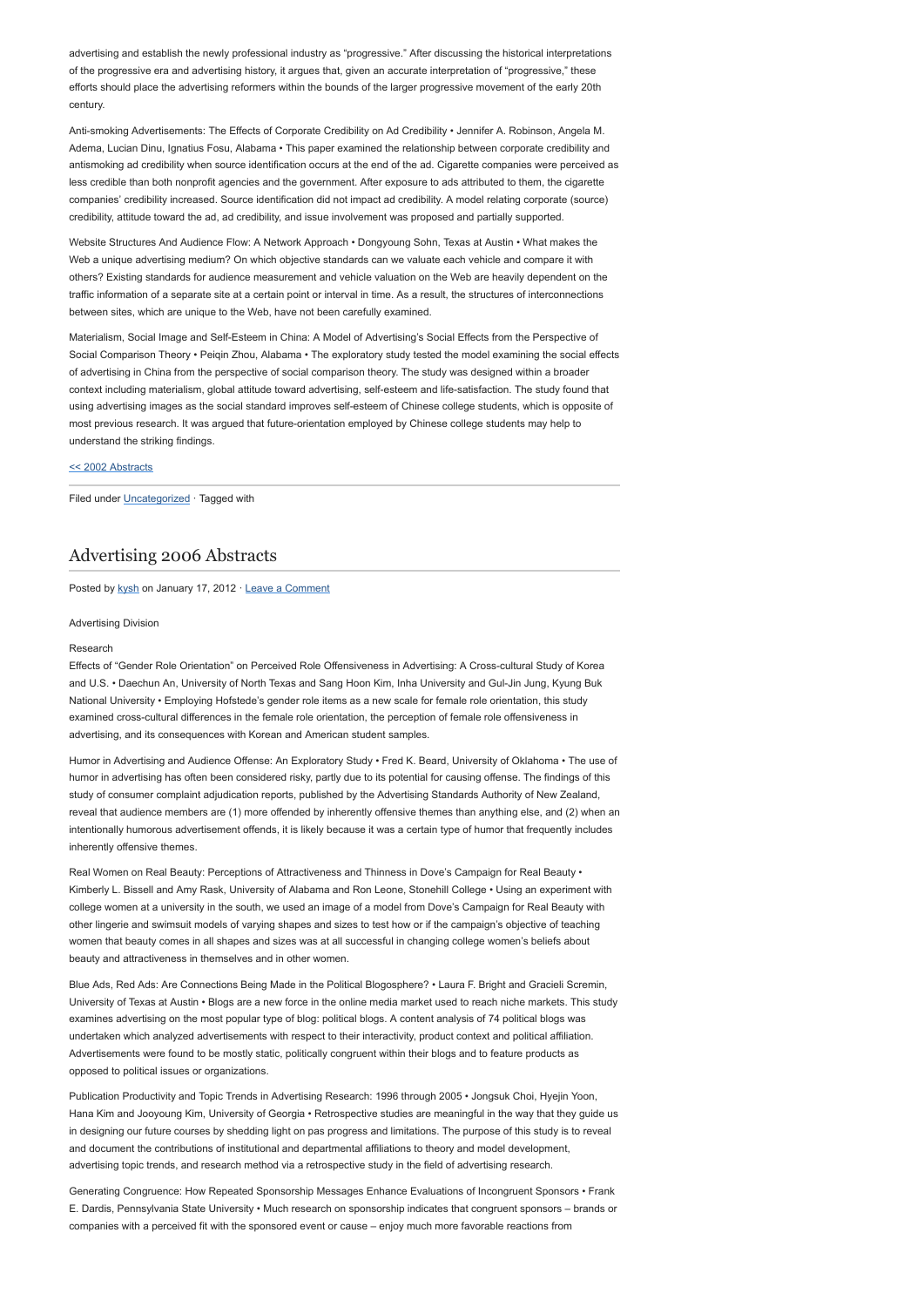consumers than do incongruent sponsors. However, by conceptualizing congruence as a static property and by exposing individuals to only one sponsorship message, extant research in this regard remains limited.

Senior Citizens on Interpersonal, Advertising, and Other Mediated Sources of Rx Drug Information • Denise E. DeLorme, University of Central Florida and Jisu Huh, University of Minnesota and Leonard N. Reid, University of Georgia • A series of in-depth interviews was conducted with senior citizens (1) to determine how they evaluate, compare, and use different interpersonal, advertising, and other mediated sources of prescription drug information; (2) to provide additional insight on their perceptions of the credibility, trustworthiness, and value of these sources, including DTC advertising; and (3) to capture verbatim comments for translation into scalar statements in future survey research.

Do They See What We See? A Cross-Cultural Analysis of Advertising Visuals • Katherine T. Frith and Kavita Karan, Nanyang Technological University • In this globalized world, advertising is becoming more visual, yet to date, there has been little research on how culture shapes audience's perceptions of visual messages. In this qualitative study the authors asked respondents in the USA, India, and Singapore what they saw in the visuals used in global ads.

Advertising Students' Attitudes about Advertising: A Nationwide Survey of Generation Y • Jami Fullerton, Oklahoma State University and Alice Kendrick, Southern Methodist University and Connie Frazier, American Advertising Federation • The first large-scale nationwide survey of advertising student attitudes toward advertising in-general revealed more positive beliefs about advertising than did previous studies of both advertising and non-advertising students. The 1,226 students from 187 colleges and universities expressed most favorable attitudes toward the economic effects of advertising and the level of regulation for the industry. Students were largely neutral in their attitudes toward advertising ethics and social effects.

Krugman Revisited: Brain Wave Measures of Media Involvement for Print and Television • Joel Geske and Saraswathi Bellur, Iowa State University • In 1971, Krugman used brain waves to examine differences in media involvement. From a sample of one subject, he posited his finding that television evokes passive involvement as opposed to active involvement by magazines. The current study re-evaluated this proposition with a larger sample of thirty participants. Findings run counter to those found by Krugman, suggesting greater attention to television than to magazines. Methodological concerns and implications for EEG and media effects studies are discussed.

Is Beauty a Joy Forever? Young Women's Emotional Responses to Varying Types of Beautiful Advertising Models • J. Robyn Goodman, Jon Morris, and John Sutherland, University of Florida • This paper investigated college women's emotional responses to Solomon et al.'s (1992) six beauty types. Factor analysis revealed that the original six beauty types did not hold up. Instead, the six types combined into two mutually exclusive, independent dimensions: Sexual-Sensual and Wholesome Beauty. After testing emotional reactions to these two beauty types, it was found that models with higher degrees of Wholesome Beauty produced significantly greater pleasure, arousal, and dominance. Implications for the industry are discussed.

Implicit Memory as a Complementary Measure of Brand Placement Effectiveness in Video Games • Federico de Gregorio, University of Alabama • Explicit memory measures (free recall, recognition) assume that items which cannot be accessed explicitly have been forgotten and are, thereby, ineffective. Implicit memory is proposed as a means of tapping into such "forgotten" items. An experiment to explore the utility of implicit memory as a complementary measure of brand placement effectiveness in video games shows that participants demonstrated explicit recall for approximately three placed brands while demonstrating implicit memory for an additional two (different) brands.

Reconceptualization of Advertising Clutter in the Online Environment • Louisa Ha and Kim McCann, Bowling Green State University • The paper proposes an analytical framework that reconceptualizes advertising clutter by separating the physical presence from the perception of advertising clutter with individual differences taken into account. We compare the characteristics of online and traditional media to show how various online ad formats constitute the dual self-pace and the captivity characteristic of online media. Task orientations and time orientations should be additionally taken into consideration in determining consumers' perceived advertising clutter level.

Blog Ads Revisited: A Follow-Up Analysis of Advertising on Weblogs • Daniel M. Haygood and Amanda L. Miller, University of Tennessee and Cassandra Imfeld, SunTrust Bank • Weblogs, a form of personal expression placed on the Internet, are now often the front lines of political debate and candidate races; just one of the many changes occurring on weblogs. Among those changes is the growing presence of advertising. This research, a follow-up study from six months ago, gauges the advertising presence on weblogs to determine just how advertising has changed since that time, a substantial amount of time in technological terms.

The Development of a Popular Culture Identification Scale: A New Way to Investigate Consumers' Attitudes • William Hoon, Western Illinois University, Jyotika Ramaprasad, Southern Illinois University Carbondale • Over the years, as advertisers broadened their scope of potential customers and diversified the models used in advertising, the salient factors of consumer attitudes became a significant interest to marketers. A new variable, popular culture identification, was introduced as an explanatory variable with respect to white consumer behavior. The paper addresses the need to examine the salience of popular culture and the development of a scale to measure the variable.

What's Eating CARU About Kids' Food Advertising? An Exploratory Analysis of Recent CARU Food Advertiser Cases • Mariea Grubbs Hoy and Margaret Morrison, University of Tennessee • Obesity among children is a major concern in the U.S. with advertising often being cited as a contributing factor. Self-regulation is viewed as the most favorable approach to combat the influence of advertising on childhood obesity. This paper examines some recent CARU cases involving foods, beverages and fast foods to determine the focus of advertising self-regulation aimed at food advertisers who target children.

Hispanic TV Advertising, Where did All the Mariachis Go? • Maria-Gracia Inglessis, Felipe Korzenny and Holly McGavock, Florida State University • Based on the assumption that marketers have begun to represent the Hispanic market in a less stereotypical fashion, this content analysis examines the frequency and nature of the value orientations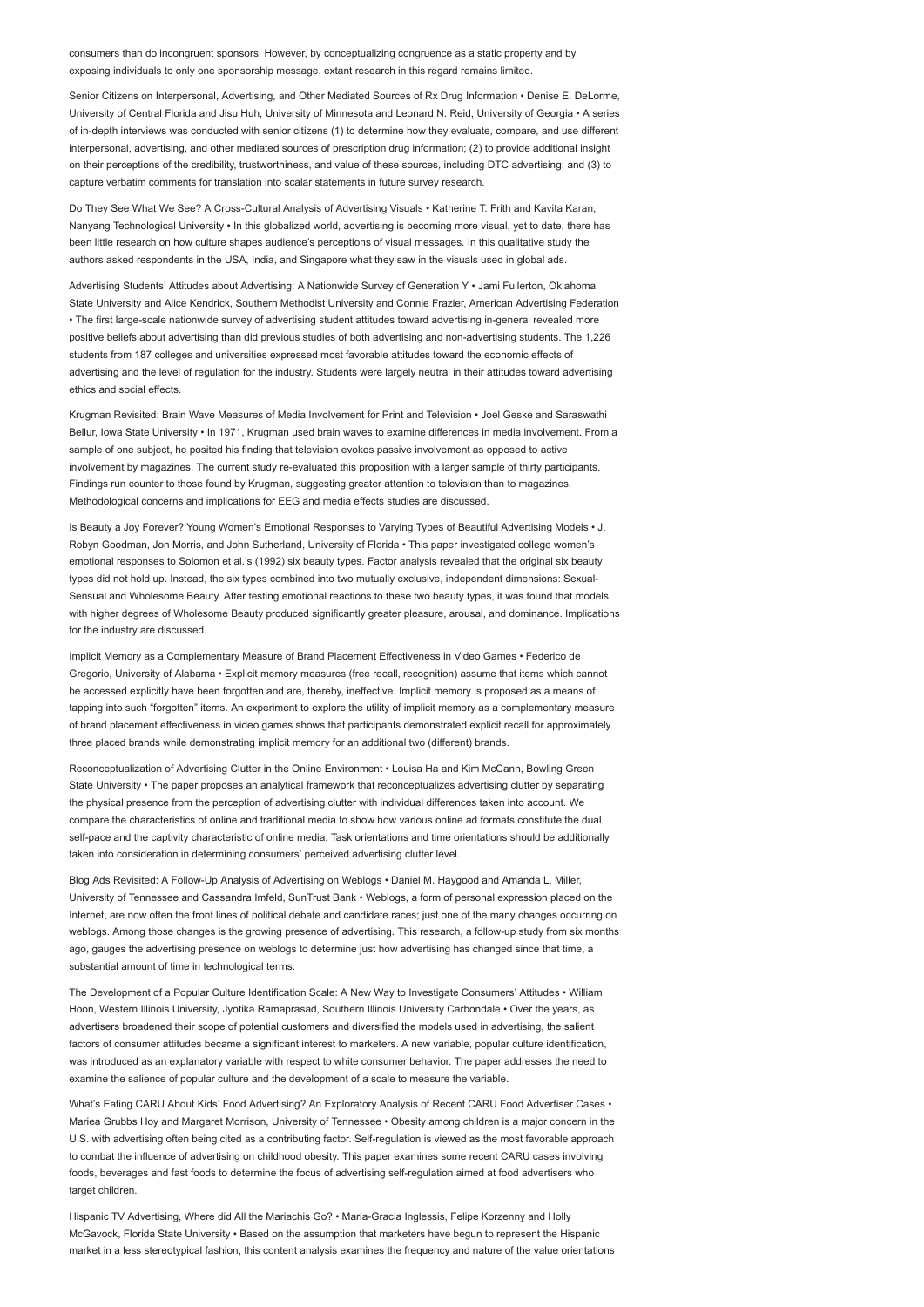represented in U.S Hispanic television commercials. The most commonly occurring value orientations dealt with enjoying life, collectivism, and wisdom/education. Notably less frequent were value orientations referring to luxury/social status, respect for the elderly, and nurturance, among others. Implications and recommendations for the industry are discussed.

Advertising and Promotions in Children's Programs in the New Millennium • Nancy A. Jennings, University of Cincinnati • Historically, scholars have examined children's advertising, but this line of research has not been updated in the new millennium. This study updates and expands the investigation with a content analysis of 563 non-program segments appearing during Saturday morning programming on 2 network (ABC and WB) and 2 cable channels (Cartoon Network and Nickelodeon). Results show that media products are becoming an increasingly larger portion of the advertising environment and that program promotions have risen dramatically.

Brought to You by…: The Impact of Television Billboards on Advertising Effectiveness in Sports Broadcasts • Yongick Jeong and Joe Bob Hester, University of North Carolina at Chapel Hill • This study explored the impact of television billboards (the 5-10 second identification of a sponsor during a broadcast) on advertising performance in sports broadcasts and addressed the question, "Do television billboards increase the effectiveness of a sponsor's advertisement?" The results showed that the brands whose advertising was paired with television billboards were better recognized than ones without television billboards.

Advertising Appeals in the Global Men's Magazine: A Cross-Cultural Comparison • Hong Ji, The Richard Stockton College of New Jersey • This study content-analyzed the use of advertising appeals in Shishang• Esquire, the Chinese mainland edition of Esquire, compared to its U.S. counterpart by focusing the changes since the copyright cooperation between Trends Magazines and Hearst began. In 2004, the use of group, soft/hard sell, modernity/traditional, and nature appeals differed in Shishang• Esquire and U.S. Esquire. The mixed use of Western and Eastern appeals was found. Glocalization thesis was supported in a complex way.

Why Not "the Best?": Women Scarce When Adweek Ranks the Best Creative • Karen L. Mallia, University of South Carolina • This study analyzed eleven years of Adweek annual issues in which the magazine's editors identify the "best" commercials of the prior year, to evaluate the presence of women creative staffers in this industry accolade. The study looked at issues from February 1996 through February 2006, which culled advertising from 1995 through 2005. This study finds further evidence suggesting that women are severely under-represented in advertising agency creative roles.

More Than Meets the Eye: Investigating the Hidden Impact of Brand Placements in Television Magazines • Joerg Matthes, Christian Schemer and Werner Wirth, University of Zurich • A growing research literature suggests that visual brand placements need not to be recalled in order to have an impact on brand attitudes. In an experimental study, we investigated the influence of brand frequency, viewer's involvement and viewer's persuasion knowledge on the attitudes towards the brand. Results clearly indicate a mere exposure effect (Zajonc, 1968): A frequently presented brand placement can have a positive effect on brand evaluations although viewers do not recall the brand.

A Cross-cultural Study of Young American and Taiwanese Consumers' Intentions to Opt-in to SMS Advertising • Alexander Muk, University of Wisconsin-Whitewater • This study aims at examining whether cultural differences between countries have significant impact on consumers' adoption of SMS advertising. To understand whether culture is an important determinant of people's intentions to accept SMS advertising, Taiwan and the U.S. representing two different cultures are selected in this study. Propositions presented in this study provide preliminary evidence that young consumers' cultural orientations embedded in their belief systems may play an influential role in their decision-making processes.

The Pursuit of Self-Regulatory Goals: How Counterfactual Thinking Influences Advertising Persuasiveness • Xiaoli Nan, University of Wisconsin-Madison • Individuals have a self-regulatory system that regulates behaviors toward either promotional goals (those that relate to attaining positive outcomes) or preventional goals (those that pertain to avoiding negative consequences). This research tests the idea that matching versus mismatching the focus of an ad appeal (highlighting the positive outcome achieved or the negative outcome avoided by using the product) with an individual's self-regulatory goal can enhance advertising persuasiveness.

One Goal, Three Voices: Content Analysis and Audience Evaluation of Antismoking Advertisements in Youth Magazines • Hye-Jin Paek, University of Georgia • Through both content analysis and an audience evaluation of antismoking advertisements, this study examines what kinds of antismoking advertisements are currently available in youth magazines and how audiences evaluate the different types of advertisements. It finds that antismoking advertisements in youth magazines are simply invisible. It also suggests that, to achieve intended results, campaigners should practice more sophisticated media planning and creativity techniques, and that they should pre-test their advertisements before execution.

"If Her Name Is on It, She Must Be Famous:" The Impact of Naming the Spokesperson on Attitude Toward the Ad • Kartik Pashupati, Southern Methodist University and Pushkala Raman, Texas Woman's University • In spite of the large amounts of money being spent on celebrity endorsements, many ads do not explicitly identify the celebrity spokesperson. This study investigates whether the explicit identification of a celebrity spokesperson by name results in more favorable attitude toward the ad. The impact of identifying a non-celebrity (or fake celebrity) spokesperson is also investigated.

Direct to Consumer Advertising: Enhancing Patient-Provider Communication and Health Literacy • Paula Rausch and Debbie Treise, University of Florida • Direct-to-consumer advertising (DTC) of prescription medications through mass media has burgeoned, accompanied by significant interest in how this advertising affects patients and their health-care providers. This study's purpose is to add to existing literature by investigating through in-depth qualitative interviews the perceptions of nurse practitioners, who have largely been neglected in prior studies. Five themes emerged: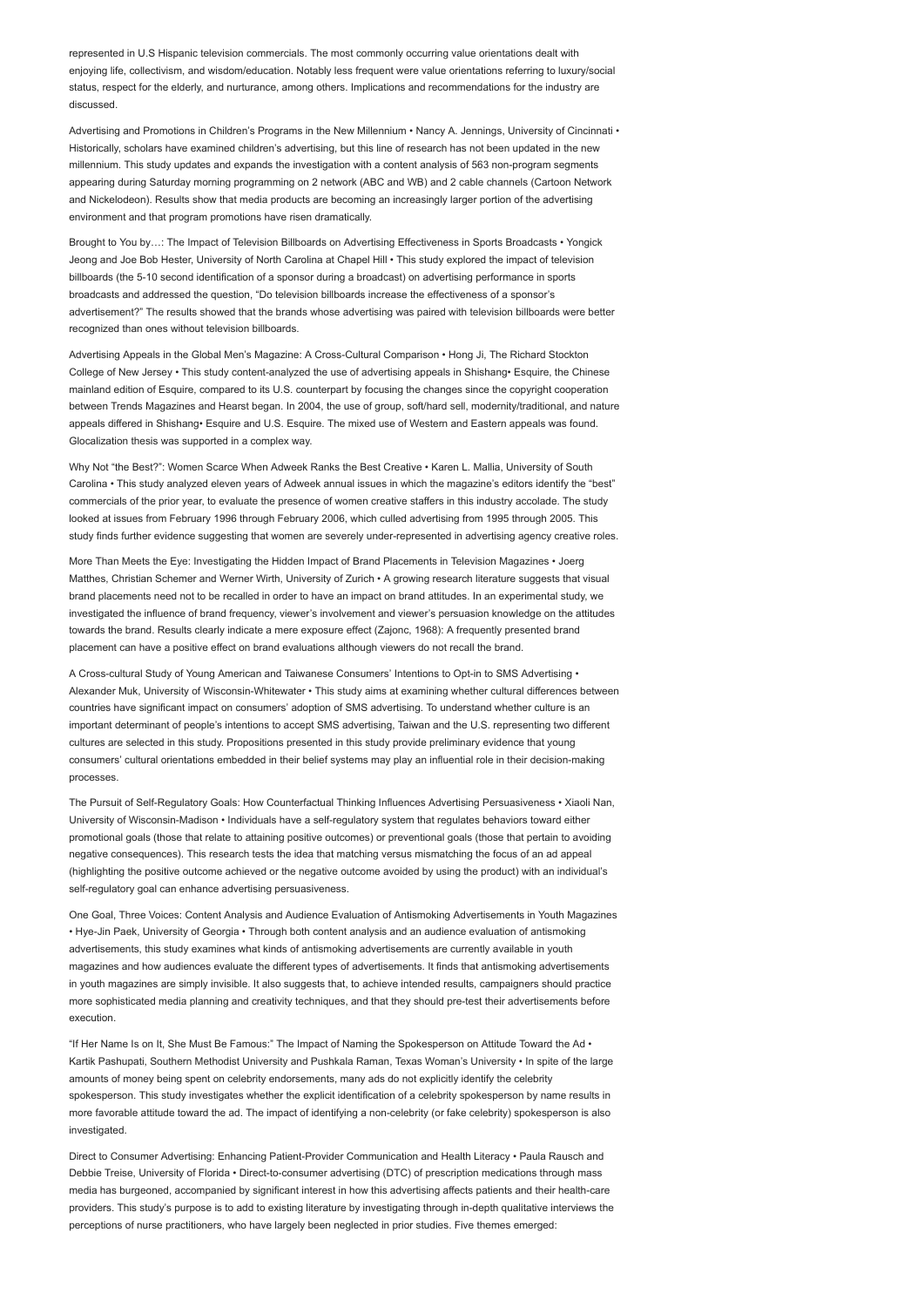communication effects, DTC learning, quick fix, de-stigmatization, and paradoxes. These themes and their implications are discussed in detail.

Does "Passing the Courvoisier" Always Pay Off? Positive and Negative Evaluative Conditioning Effects of Brand Placements in Rap Videos • Christian Schemer, Joerg Matthes, Werner Wirth and Samuel Textor, University of Zurich • The proliferation of brands in rap videos continues to loom. One mechanism by which brand placements affect consumer attitudes is evaluative conditioning. Given that rap videos contain positive and negative scenes, there is a high potential for positive and negative attitudinal effects. The results of our experimental study indicate the expected effects: The pairing of a brand (conditioned stimulus) with positively evaluated rappers (unconditioned stimulus) produces positive attitudes toward the brand.

Western Women in the Chinese Edition of Cosmopolitan Magazine: A Preliminary Comparison of Western and Asian Models in Advertising to a Middle-Class Chinese Audience • John C. Schweitzer, Bradley University • This exploratory research was undertaken to investigate the use of Western models in Chinese advertising; specifically to look at how Western and Asian models are depicted in a Chinese edition of an international magazine, Cosmopolitan. The results of the investigation showed that Western models were associated with Western fashion and accessory ads for Westernbased companies. On the other hand, both Chinese and Western cosmetic companies featured Asian women in their advertising.

Building Trust and Loyalty through Corporate Social Responsibility Advertising: The Effects of Transparency and Intent • Janas Sinclair and Karen Mishra, University of North Carolina at Chapel Hill • The strength of advertiser (1) intent and (2) transparency communicated in a corporate social responsibility ad were experimentally manipulated, and trust was examined as a key mediator of advertising effectiveness. In the proposed model, strong intent builds trust by increasing perceptions of shared values, and strong transparency builds trust by increasing perceptions of reliability. Further, perceptions of shared values and reliability were expected to build loyalty by increasing trust.

Effects of Third-Party Endorsements on Information Strength and Purchase Intent: Information Relevancy vs. Product Communication Form • Alex Wang, University of Connecticut-Stamford, Carolyn A. Lin, University of Connecticut-Storrs • This experimental study examines whether the insertion of a TPO endorsement—or the lack of it—in conjunction with product information relevancy, influences consumers' perceived information strength and purchase intent. Study findings indicate that, while TPO endorsements had no influence on consumer perceptions of product information strength, product information relevancy did. Product information relevancy to consumers' choice goals also has a significant influence on both product information strength and purchase intent.

Gender, Humor and Sexual Appeals in Advertising • Fei Xue, University of Southern Mississippi and Tom Reichert, University of Georgia and Ignatius Fosu, University of Arkansas • Many advertisements that contain sexual information also contain humorous information. However, it is not clear what pattern of responses the two message appeals elicit when they are combined in the same ad. The current experiment examined the relationship between the use of humor and participants' reactions to sexually oriented commercials, as well as individual difference variables such as gender and sexual self-schema.

Cross-Cultural Comparisons of U.S. and Chinese Corporate Websites • Jie Zhang, Wan-Hsiu Sunny Tsai and Wei-Na Lee, University of Texas at Austin • This study investigates information content and advertising appeals reflected in top U.S. and Chinese companies' corporate websites to understand the role of corporate website in marketing communication mix, in different stages of e-commerce development, and in relation to specific sociocultural environments. The results suggest that most U.S. corporate websites were based on the e-commerce model and featured significantly more detailed product information.

Penetration of Brand Pre-evaluation on Hierarchy of Advertising Effect: A Structural Equation Modeling Analysis • Yanjun Zhao, Southern Illinois University Carbondale • Employing structural equation modeling analyses, this study checked the role of brand pre-evaluation within the framework of hierarchy of effects in advertising. By comparing two SEM models, the study examined the extent to which brand pre-evaluation exerts an impact on advertising effectiveness. Results from an experiment with 60 undergraduates showed that brand pre-evaluation influence attitudes toward brand and product, but not purchase intention in the hierarchy of effects.

Effects of Culture-Congruent Visuals on Affect Perception and Purchase Intention • Shuhua Zhou, Yinjiao Ye and Jie Xu, University of Alabama • This paper examines visual elements of TV commercials that influence viewers' affect, perception and purchase intention. Based on theories differentiating cultures along the dimensions of contextuality as well as individualism and collectivism, we designed a study to test the effects of culture-congruent visuals on viewers' affect, perception and behavioral intentions, in contrast to culture-incongruent visuals.

Cultural Values in Internet Advertising: A Longitudinal Study of the Banner Ads of the Top 100 U.S. Web Sites • Lin Zhuang, Louisiana State University and Xigen Li, Southern Illinois University Carbondale • This longitudinal study explores dominant cultural values in Internet advertising of the top 100 U.S. Web sites in 2000 and 2003. The findings reveal that Internet advertising reflects more utilitarian values than symbolic values. The study also found that the type of advertising appeal is associated with product categories. The results indicate that Internet advertising reflects a convergence of the typical cultural norms of the American society and the particular features of Internet advertising medium.

### PF&R

Calls for a temporary ban on direct-to-consumer advertising of news prescription drugs: Would such regulation violate freedom of speech? • Terri Ann Bailey, University of North Carolina at Chapel Hill • This paper focuses on recent calls for the Food and Drug Administration (FDA) to impose a temporary ban on Direct-to-Consumer (DTC) advertising of newly approved prescription drugs. By analyzing recent Supreme Court commercial speech cases and by applying the Central Hudson test established for ascertaining whether regulations of commercial speech violate the First Amendment, this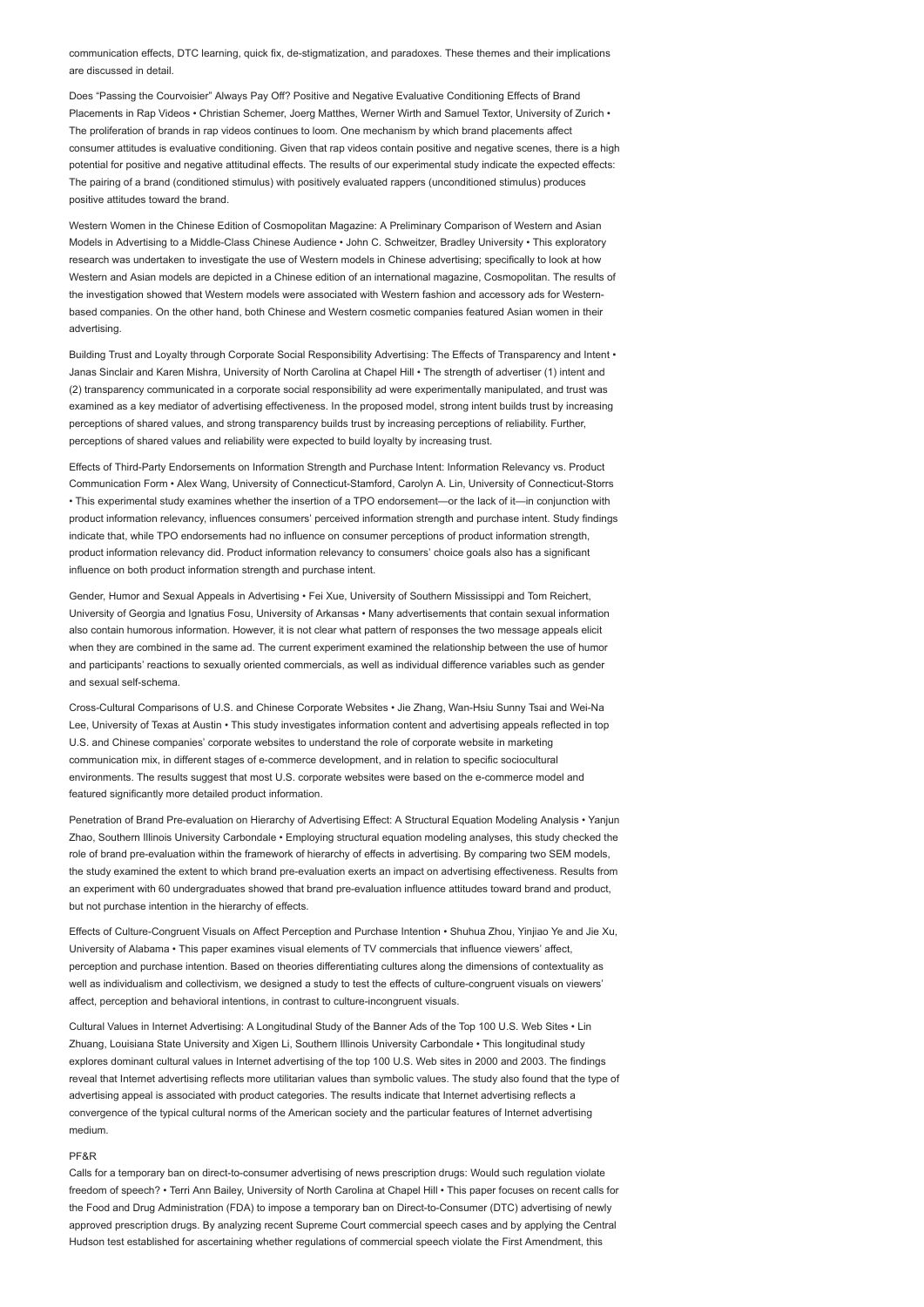study addresses whether a temporary ban on DTC advertising of prescription drugs would likely pass constitutional scrutiny.

Whose advertising is this? Examining the social communication in television advertising for the general and African American audiences • Karie Hollerbach, Southeast Missouri State University • Market segmentation made communication with the advertising audience predicated on the audience segment. African Americans were the first minority group identified as having economic viability as a target market that could be reached through advertising content and placement. A content analysis of 358 television advertisements for General and African American audiences revealed that African Americans are still playing a subordinate role, even in advertising targeted to them.

Truly Toffee and Raisin Hell: A textual analysis of lipstick names • Debra Merskin, University of Oregon • This study examines the monikers of 1,722 lipstick names from 52 national brands. Using Goffman's (1959) concept of presentation of self and impression management and Barthe's (1982) semiotic model, the findings show, in addition to simple color names, most of the lipsticks are named after food, beverages, sex, and romance. Understanding how naming, as a creative strategy, constructs meaning is an important part of apprehending the role of cosmetics in women's lives.

Asian American females: The influences of life-stage on ethnic media use and other important advertising variables • Mariko Morimoto, University of Georgia and Carrie La Ferle, Michigan State University • Asian Americans are becoming one of the fastest growing ethnic groups in the U.S. With estimates of significant buying power, the group is becoming an attractive market for advertisers. However, little is known about this group regarding advertising responses. Previous studies on this group suggest we must start to examine differences within the group rather than ignoring potential variations in demographic factors.

### Special Topics

Popular Music Placement in Prime-time Television Commercials • David Allan, Saint Joseph's • Have you noticed a lot of popular music in commercials lately? This research analyzed 3,456 prime-time television advertisements to quantify and qualify the placement of popular music in advertising. The results showed that of the 715 unique ads, 14% contained popular music. Popular music (primarily pop and rock) was observed more often in automotive, audio/video, and food commercials than any other product category.

Direct-to-Consumer Advertising: Agency Perspectives • Jim Avery, Oklahoma • This paper discusses the issues surrounding direct-to-consumer (DTC) pharmaceutical advertising. The intent of this advertising is to convince or inform consumers about a drug or condition. These consumers can then discuss ailments with their doctors. A great deal has been written on this subject, but the author found no published information on how advertising agencies work with these pharmaceutical clients and the high level of scrutiny within the category.

7-Up: The Strategic Story of the Uncola Campaign • William Barre and Karl Idsvoog, Kent State • A brand's position is crucial to its success in the category. This is particularly true in categories that are dominated by one or two brands. These dominant brands can reduce other brands in the category to niche positions. Such was the case for 7-Up in the soft- drink category. In 7-UP's case, however, there were two dominant brands – Coke and Pepsi. In addition, there was a dominant type of product within the category, namely colas.

Consumer Responses to Visual Hyperboles in Print Advertising • Mark A. Callister, Brigham Young and Lesa A. Stern, Southern Illinois-Edwardsville • Advertising research on visual tropes is limited and has focused primarily on metaphors and puns. One type of visual trope that has been virtually ignored is the hyperbole. Depicting people, products, and objects in ways that far exceed their capability and nature is a popular strategy in advertising today.

Creative Strategies in Viral Advertising: An application of Taylor's six-segment message strategy wheel • Guy J. Golan, Florida International and Lior Zaidner, Jetix • Based on a computer mediated word of mouth approach, viral advertising represents the latest online advertising phenomenon. The current study provides one of the first empirical investigations of viral advertising. It uses Taylor's six segment message strategy wheel as a theoretical framework. A content analysis of 360 viral ads revealed that advertisers predominantly based their message strategies on an individual ego oriented appeals that were based on such themes as humor and sexuality.

Mobile Narratives and Mobile Citizens: What Cell Phone Ads Say about the Mobile World • Jonathan J.M. Lillie, Hawaii-Manoa • This article offers a critical reading of the active citizen of the mobile world as a dominant narrative presented in many marketing representations, such as those on Nokia.com. Within these "mobile narratives," the individual is often articulated as a powerful construct to which technology-enabled agency is tied.

#### Student Papers

The Right Stuff: Brand Names and Logos on Clothing, Equipment and in Venues at the 2006 Olympics • Lois Bauman, Brigham Young University • Brand names and logos on clothing, equipment and in venues during the broadcast of the 2006 Olympics were analyzed for measures of visibility through content analysis. These results were compared to viewers' perceptions collected through survey responses. Content analysis showed fewer actual brand names and logos than were reported by survey respondents. Perceptions of Olympic ad clutter were prevalent despite Olympic Brand Protection and Clean Venue policies.

The Joint Production of Advertising and Film: Brand Placement in Korean Films • Jongsuk Choi and Yongjun Sung, University of Georgia • As part of a larger research program examining the effectiveness of film as a brand placement vehicle in Korea, an exploratory content analysis was conducted of brand placements in popular films between 1995 and 2003. The present study attempts to examine to what extent and in what context brands have been placed in popular Korean films over a nine-year period.

Learning About Logos: Jamaican Children and Brand Advertising • Anthea Edalere-Henderson, University of the West Indies • This study investigates the recognition rates exhibited by Jamaican children for various televised brands and advances the argument that some perspectives on the effects of foreign media content require revisiting, given the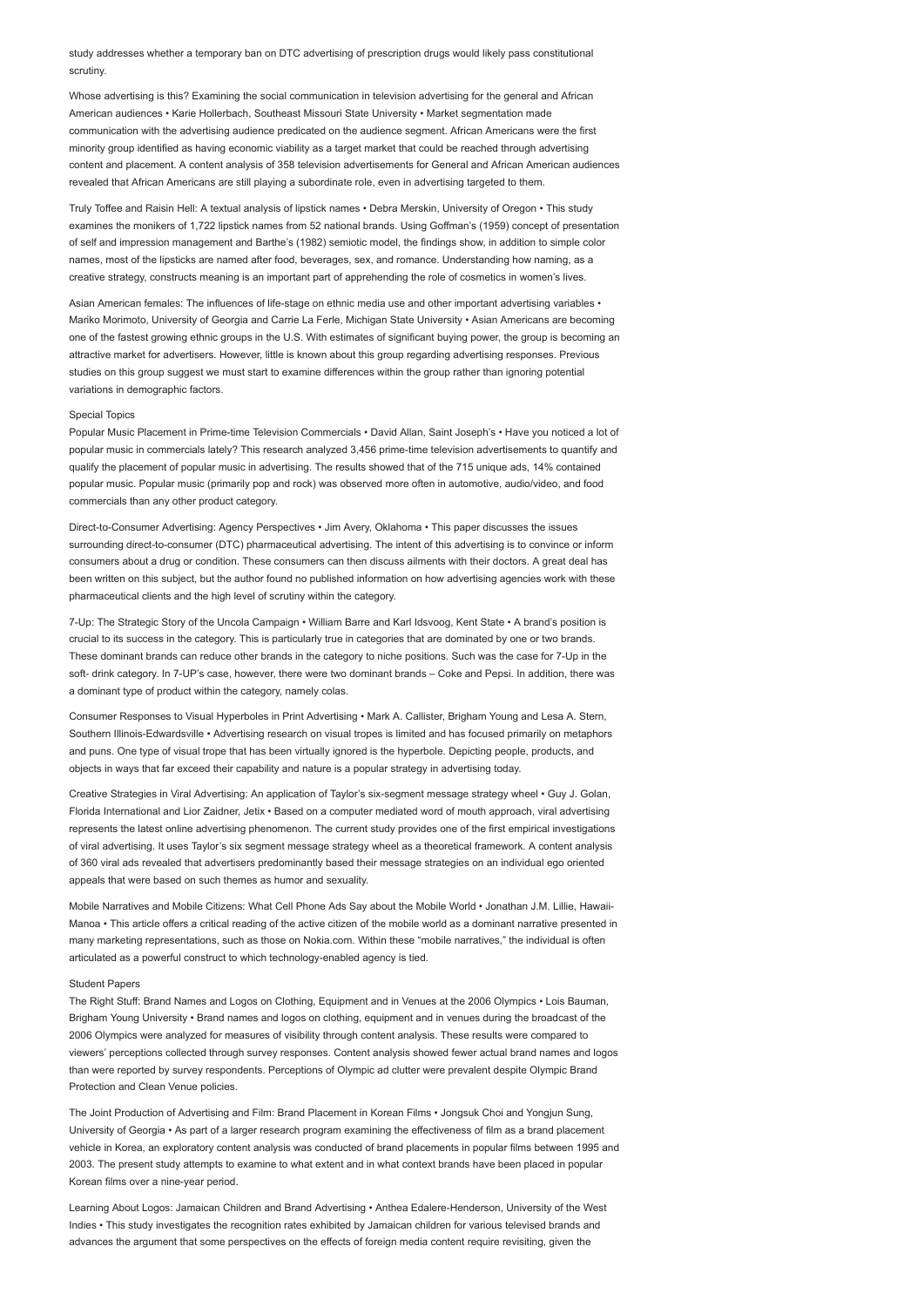dynamism of local industry and changes in advertising practices. In respect of this particular study, the real challenge facing Caribbean people seem to center on ideological shifts related to consumerism generally, which are reflective of processes occurring at the global level.

Direct Mail Advertising to Hispanics: The Influence of Acculturation on Attitude Toward the Ad • Kenneth Wilson Graham, Oklahoma State University • This study examines the influence of acculturation, language used and model ethnicity on the effectiveness of direct mail advertising to Hispanic consumers, as measured by respondents' emotional response to the ad. An advertising experiment was conducted with a convenience sample of 205 respondents in Tulsa, Oklahoma. The Bidimensional Acculturation Scale for Hispanics (BAS) was used to group respondents into one of three acculturation groups: low acculturated, bicultural, and high acculturated.

Mobile Media Use and Its Impact on Consumer Attitudes Toward Mobile Advertising • JongWoo Jun and SangMi Lee, University of Florida • This empirical study researched cell phones, the representative mobile media, based on the approach of uses and gratifications. Using U.S. college students as a sample we explored the relationship uses and gratifications, attitudes toward mobile advertising, and behavioral intentions and we tried to construct a model with them. The results of this study indicated that mobility/convenience and multimedia service were positively related to attitudes toward mobile advertising and lead to favorable behavioral intentions.

The Different Effects of Involvement Types and Advertising Message Strategies on Product and Corporate Advertisements • Sora Kim and Yoon-Joo Lee, University of Tennessee, Knoxville • The purpose of this study is to gain a better understanding of the effects of different involvement types and ad message strategies on attitude and behavioral intentions toward the product and the company advertised. By comparing the advertisement of a computer brand with the advertisement of a corporation that produces the computer brand, the study intends to examine the different effects of involvement types and advertising message strategy. The results provided some useful insights.

Celebrity Endorsement in Cross-Cultural Advertising • Jenny Kriens and Weiqin Zhao, University of Nebraska-Lincoln • This study employs a qualitative research approach using focus groups to investigate American and Chinese consumers' perceptions surrounding celebrity endorsers' usage and effectiveness in American and Chinese advertisements. The findings of this study suggest that American and Chinese consumers' perceptions of endorser usage differ and while celebrities attract attention to advertisements from both consumers group, this does not constitute effectiveness.

Attitude Certainty and Resistance to Persuasion: Investigating the Impact of Source Trustworthiness in Advertising • Jennifer Lemanski and Hyung-Seok Lee, University of Florida • This experimental study replicated previous research (Tormala and Petty, 2004b) concerning cognitive load and source expertise on attitude certainty. The present study replaces source expertise with another component of source credibility, trustworthiness. Under either high or low cognitive load conditions, participants generated counterarguments to a message either high or low in trustworthiness. Participants became more certain of their attitudes when counter-arguing a source low in trustworthiness, but only under low cognitive load.

Are You Ready for Some… Sex, Violence and Gender Stereotypes? A Content Analysis of Monday Night Football Commercials and Programming Promotions • Joel Massey, Louisiana State University • This study examined 2004 Monday Night Football commercials and promotions documenting sexual content, violence, and gender role stereotypes. Men appeared twice as often as women, but women were more likely to be stereotyped. Programming commercials were significantly more sexual and violent than other commercials. Despite apparent declines in objectionable content, this study alerts us to lingering concerns about advertising content, and raises the possibility that the networks themselves may be the worst offenders.

Attention, Attitude and Experience as Predictors of Advertising Avoidance Behaviors Among Five Different Media • Jensen Moore, University of Missouri-Columbia • This investigation extends on the 1997 Speck & Elliot study of advertising avoidance behaviors by examining attitudes, attention and experience in both traditional and new media. Drawing upon information processing theory, the hierarchy of effects model, and selective exposure and avoidance research, this study uses survey methodology to examine "coping" behaviors associated with exposure to today's abundant advertising messages.

DTC Advertising and the Perceived Social Reality of Depression: The Potential Effects of DTC Advertising for Antidepressant Brands on College Students' Perceptions of the Prevalence and Lifetime Risk of Depression • Jin Seong Park, University of Florida • This study is theoretically rooted in the research traditions of cultivation theory, construct accessibility and availability heuristic. Based on a survey with 206 student participants, this study finds that familiarity with DTC print advertisements for antidepressant brands are associated with college students' inflated perceptions of the prevalence and lifetime risk of depression. Interpersonal experiences with depression also significantly predicts their perceived lifetime risk, but not perceived prevalence.

A Chain-Reaction View of Word-of-Mouth Communication: Effects of Perceived Group Norms on College Students' Word-of-Mouth Communication Regarding the Issue of Choosing a Spring Break Destination • Jin Seong Park and Kenneth Kim, University of Florida • Based on the literature on the influences of perceived group norms on human behavior, the current study reveals a mechanism through which individuals' exposure to WOMC could influence their own communication patterns in a later WOMC situation.

Appeals and Cultural Symbols in Chinese TV Commercials • Feng Shen, University of Florida • This content analysis examines the use of rational/emotional appeals and cultural symbols in Chinese TV commercials. The purpose is to explore their usage for indigenous brands and possible differences between product categories. Based on convenience sampling, the results indicate that there is no difference in the overall use of appeals and more use of Eastern cultural symbols, but there are significant differences in the use of appeals and cultural symbols between product categories.